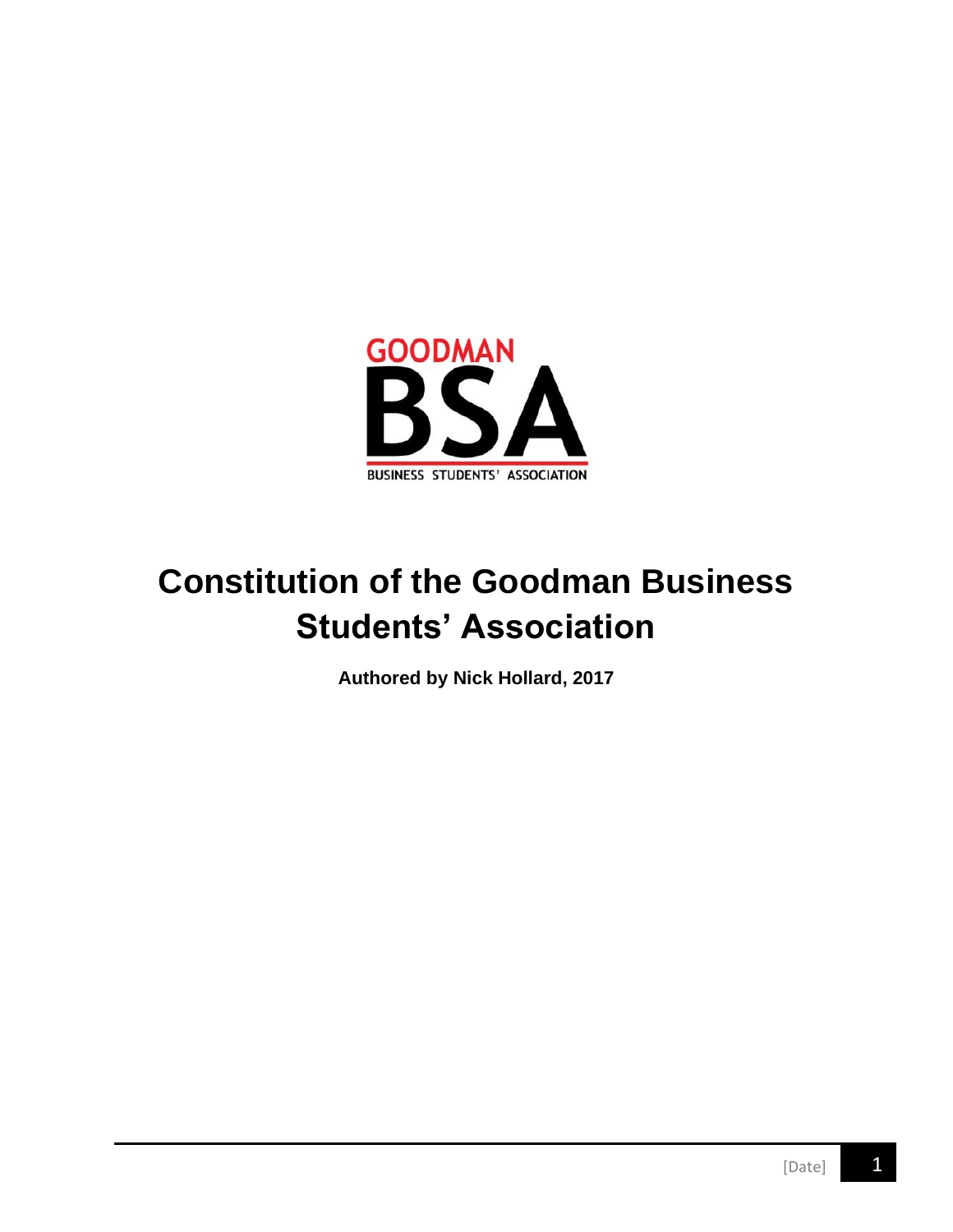# **Table of Contents**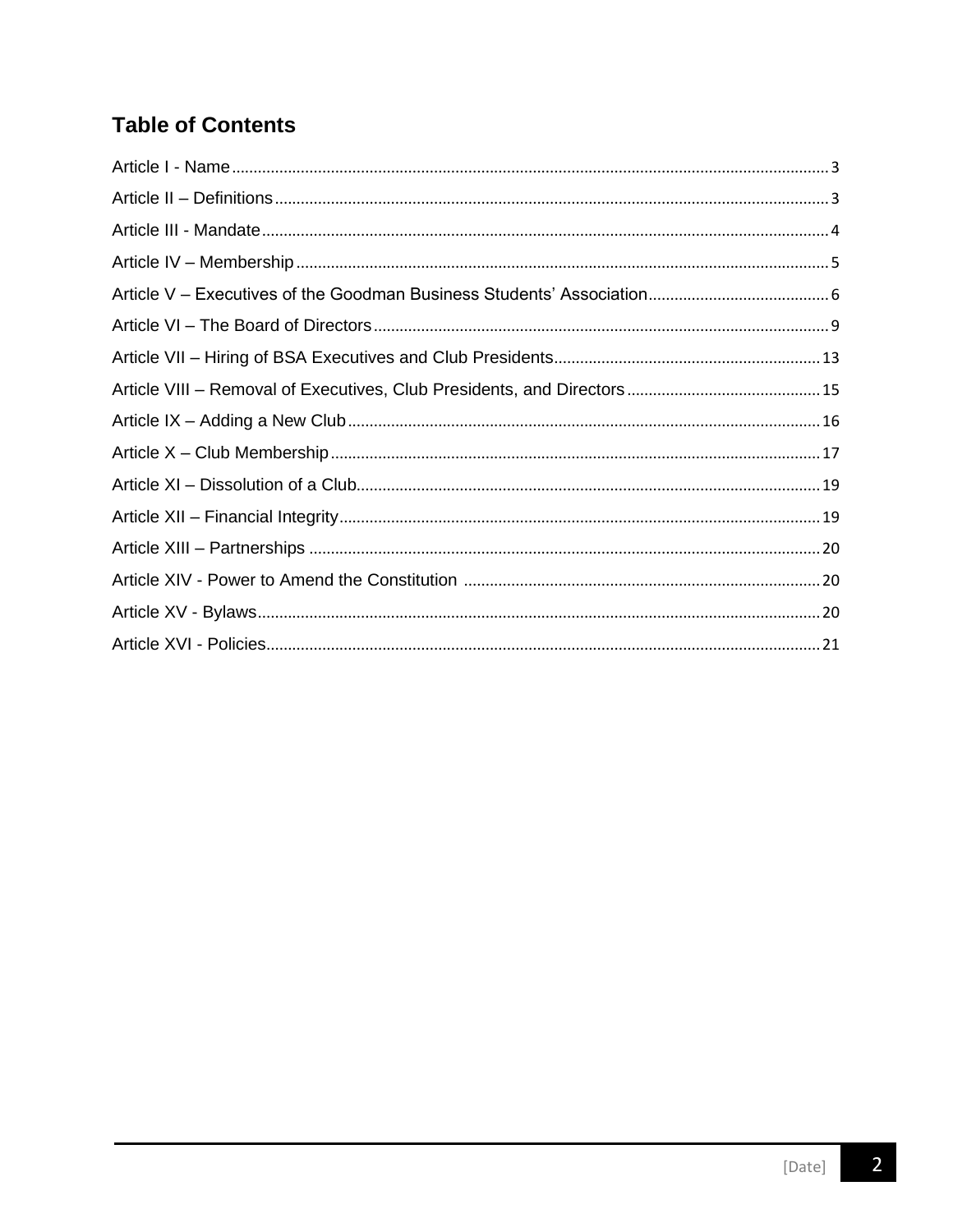### <span id="page-2-0"></span>**Article I - Name**

1. This organization shall be known and referred to as the Goodman Business Students' Association.

### <span id="page-2-1"></span>**Article II – Definitions**

- 1. The following is non-exhaustive list of important terms that may be referenced in this document:
	- a. Academic Year: The eight (8) -month period comprised of the Fall and Winter Terms, being September of one calendar year through April of the following calendar year.
	- b. BOD: The Board of Directors of the BSA.
	- c. BSA: The Goodman Business Students' Association.
	- d. Business Student Levy: A mandatory fee that is collected, in addition to tuition and other ancillary fees, from all eligible Goodman School of Business students and paid to the Goodman Business Students' Association for use abiding the provisions of the Memorandum of Understanding.
	- e. Calendar Year: The twelve (12) -month period of a standard Julian calendar lasting from January 1st through December 31st of the same year.
	- f. Club: See "Goodman Student Club".
	- g. Constitution: The Constitution of the BSA which stands as the binding rules and regulations of the BSA and generally governs its affairs and operations.
	- h. Director: A Director of the Board of Directors.
	- i. Employee: Any individual who holds an unpaid, volunteer position within the BSA for which they have signed a performance contract.
	- j. Executive: A President or Vice President of the BSA.
	- k. Good Academic Standing: Any student who is not on Academic Probation, defined by Brock University as any student who fails to maintain a minimum 60% overall average, pending re-evaluation at the end of the present academic session.
	- l. Goodman School of Business: Brock University's school of business.
	- m. Goodman Student Club: A Club or Association that falls under the umbrella of the Goodman Business Students' Association with the respective President sitting on the Goodman Student Advisory Board.
	- n. GSAB: Goodman Student Advisory Board, the purpose and composition of which is defined in the Goodman Student Advisory Board Bylaw.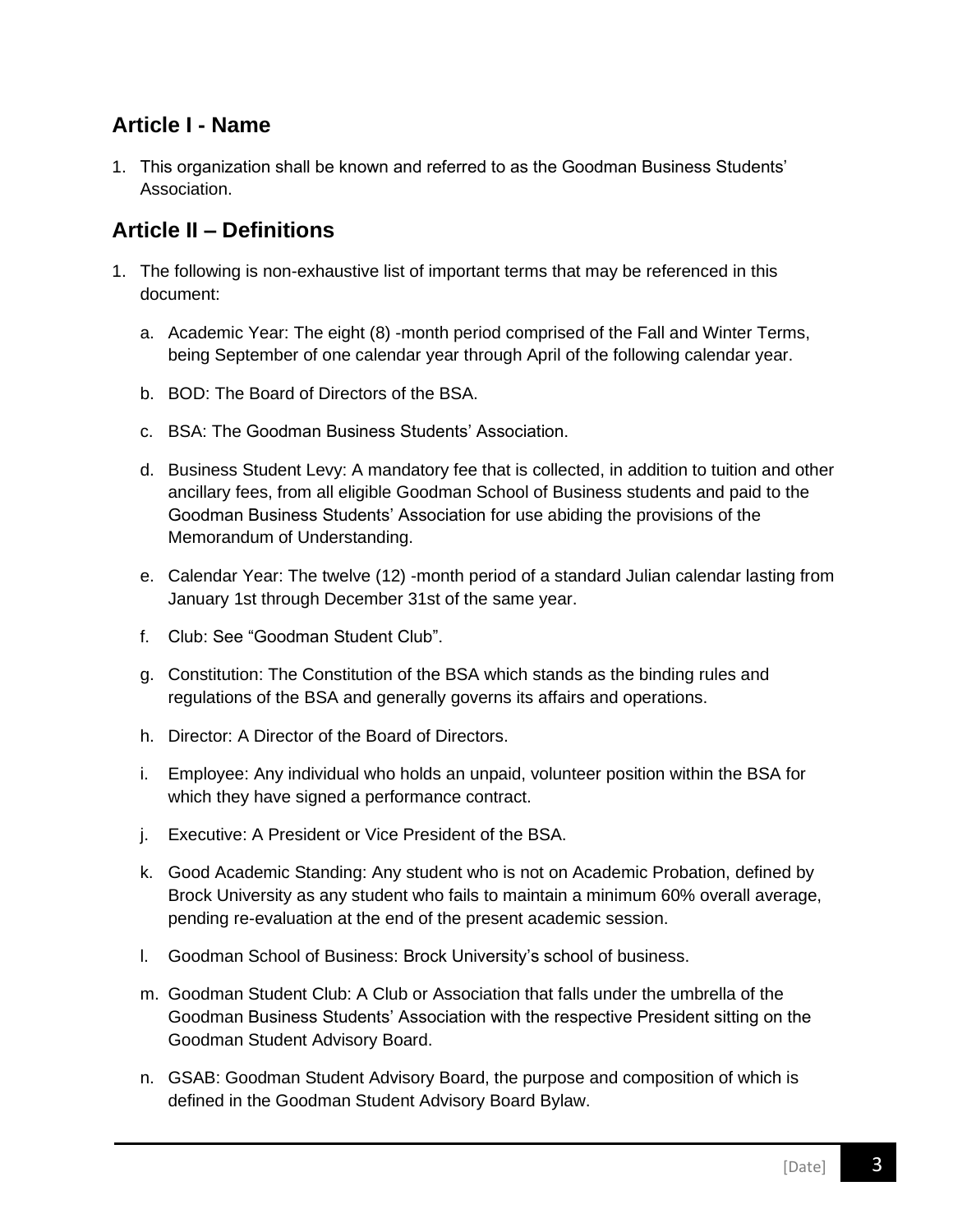- o. Member: A student of the Goodman School of Business pursuing a Bachelor of Business Administration (including International Dual Degree) or a Bachelor of Accounting degree, with or without a co-op option, who has paid the Business Student Levy.
- p. MOU: The Goodman School of Business Student Levy Memorandum of Understanding outlining the required allocation of Goodman School of Business Levy funds to which the BSA must adhere.
- q. Student Engagement Coordinator: A Goodman School of Business staff member working in the Student Engagement Office who provides the BSA with guidance and organizational knowledge.
- r. Term of Office: The twelve (12) -month period lasting from May 1 of one calendar year through to April 30 of the following calendar year.
- s. University Day: A day during which Brock University classes are regularly occurring, with the exception of an examination period.
- t. University: Brock University in St. Catharines, Ontario, Canada.
- u. Words importing the singular number may include the plural, and vice versa.
- v. Words importing the masculine gender includes the feminine and neutral genders.

### <span id="page-3-0"></span>**Article III - Mandate**

1. The mission of the BSA is to:

#### *Fairly and equitably enhance, in a professional, innovative, and developmental manner, the experience of Goodman students by providing unique platforms of opportunity.*

- 2. The purpose of the BSA is to grant undergraduate students from Brock University's Goodman School of Business opportunities which assist in development of professional experience and its liaising into gainful employment, all while developing the reputation of the Goodman School of Business. The values of the BSA are:
	- a. **Leadership through Representation:** The BSA shall represent not only the interests of its executives, volunteers, and employees, but also to better the university experience for all members. The BSA will also hold a leadership role with other student assemblies within Brock University and across the nation.
	- b. **Service:** The BSA shall constantly be searching for new avenues through which it may relevant services for its members.
	- c. **Growth:** The BSA shall provide opportunities for its members to develop a variety of skills through extracurricular involvement and professional development.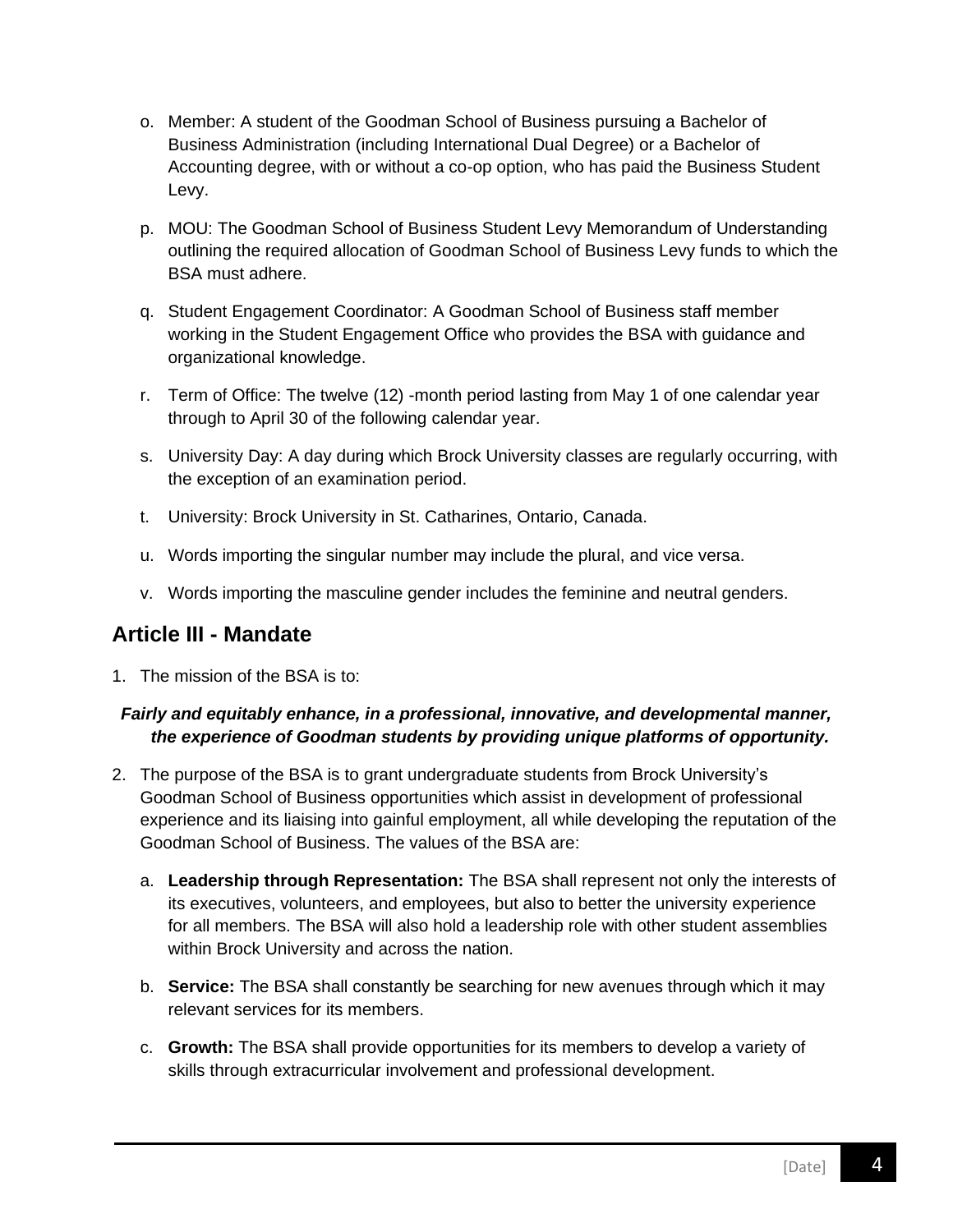- d. **Stewardship and Transparency:** The BSA shall be good stewards of the funding received directly from its members, open with its information, and transparent in its decision-making process.
- 3. In recognition of the vast diversity among members of the BSA, this Constitution shall be interpreted in a manner consistent with the laws of Canada and the province of Ontario to ensure all individuals are treated as equals.

### <span id="page-4-0"></span>**Article IV – Membership**

- 1. Members are considered to be any student of the Goodman School of Business pursuing a Bachelor of Business Administration (including International Dual Degree) or a Bachelor of Accounting degree, with or without a co-op option, who has paid the Business Student Levy.
- 2. Membership starts on the first day of the semester during which a member is first registered in the Goodman School of Business. It shall expire upon completion of the final Winter Semester of the member.
	- a. A student who completes studies in the Fall Semester is considered a Member until the conclusion of the Winter Semester as the Business Student Levy is an annual fee.
	- b. A University student belonging to a faculty other than the Goodman School of Business is not permitted to pay into the Business Student Levy, and is therefore not permitted to access any event, service or other item funded by the BSA.
		- i. Items paid by ticket price may be, at the discretion of the organizing party, accessible to all students such that the ticket price covers the full cost of the individual's attendance.
	- c. Notwithstanding Article 2(b), but abiding and adopting the stipulations of Article 10(2(d)), the BOD may approve, at its discretion, of the following accessors to items funded by the Business Students' Levy:
		- i. Members of the Graduate Business Council, on a per item basis;
		- ii. Any University student, on a per item or per person basis, such that it fulfills one of the following criteria:
			- 1. The item has a primary purpose as a community event;
			- 2. The item has an per capita value so unsubstantial that their nonmonetary value of engagement is worth a greater amount than their cost;
			- 3. The person in question provides such substantial value to his or her peers that his or her absence would be a detriment, even with tangible and intangible costs considered.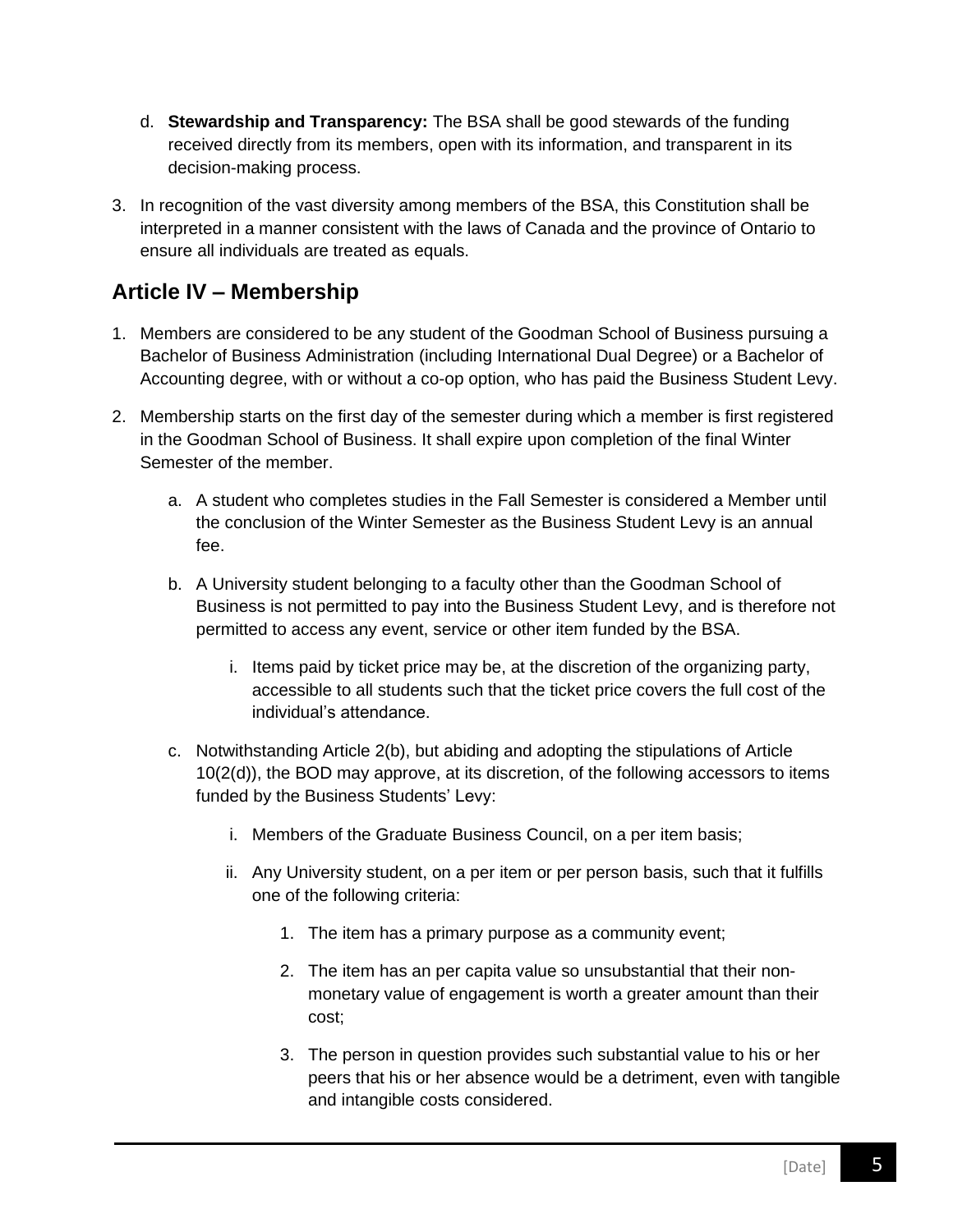- 3. Following the procedures in Articles (5) and (6), Members have the exclusive right to hold offices on the BSA Executive and Board of Directors, the GSAB, and any subsidiary organization under the BSA umbrella.
- 4. Additionally, Members have the exclusive right to hold Employee positions with the BSA, Goodman Student Clubs, and subsidiary organizations under the BSA umbrella.

## <span id="page-5-0"></span>**Article V – Executives of the Goodman Business Students' Association**

- 1. The Executives of the BSA are charged with providing direction and leadership pursuant to the Constitution and Bylaws. The following list of duties for each position is non-exhaustive and is intended to give a broad overview of the role, and should not be used in lieu of a formal job description.
- 2. Composition of the Executive team:
	- a. President
	- b. Vice President Events
	- c. Vice President Marketing
	- d. Vice President Corporate Relations
	- e. Vice President Finance
	- f. Vice President Internal Affairs
	- g. Vice President Student Affairs
	- h. Executive Vice President
- 3. President:
	- a. Supervise all activities of the BSA.
	- b. Coordinate representation of the BSA to, but not exclusively to, the Niagara Region, Brock University, Goodman School of Business, Brock University Students' Union (BUSU), and the external community in general.
	- c. Chair meetings of the BSA Executive, BOD, and GSAB.
	- d. Have signing authority for the BSA.
	- e. Plan the BSA's strategic direction and long-term objectives.
	- f. Sit as the BSA representative on the Brock University Students' Administrative Council (BUSAC) or delegate the responsibility to another Executive.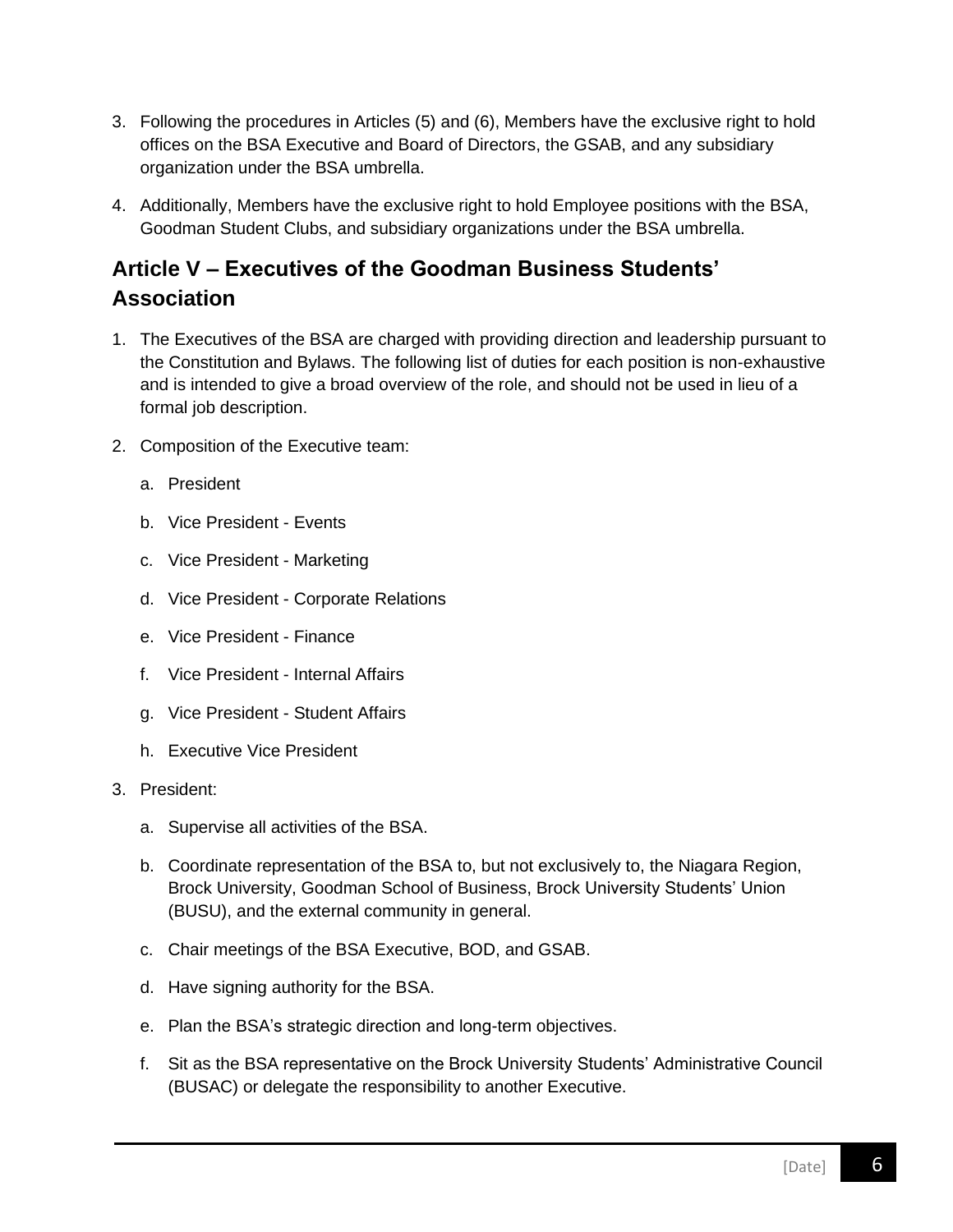- 4. Vice President Events:
	- a. Plan and implement all flagship BSA events.
	- b. Manage relations with other faculties and administrative departments within the University as they pertain to event planning and coordination.
		- a. Foster positive, long-term relationships with partners and suppliers.
	- c. Maintain a running calendar of all BSA and Goodman Student Club events.
	- d. Manage all employees and committees within the portfolio.
- 5. Vice President Marketing:
	- a. Responsible for the oversight of BSA branding and promotion, including, but not limited to:
		- a. Promotions for all events, services, and programming;
		- b. Maintenance and oversight of brand standards;
		- c. Creation, purchase, maintenance, and storage of marketing materials.
	- b. Oversee the development of marketing strategies for events, activities, services, and all other items for which a creative brief is provided.
	- c. Strategically plan and manage the Association's public presence and image.
	- d. Manage all employees and committees within the portfolio.
- 6. Vice President Corporate Relations:
	- a. Responsible for the creation and maintenance of relationships with all external parties.
	- b. Develop and maintain corporate relations strategies.
	- c. Collaborate with Goodman Student Clubs to coordinate assimilated strategies.
	- d. Manage all employees and committees within the portfolio.
- 7. Vice President Finance:
	- a. Act as the Treasurer and signing authority for the BSA.
	- b. Create and submit the BSA's budget to both the BOD and BUSAC upon consultation with the fellow Executives.
	- c. Provide, as requested, updated budgets to all employees, faculty, and students.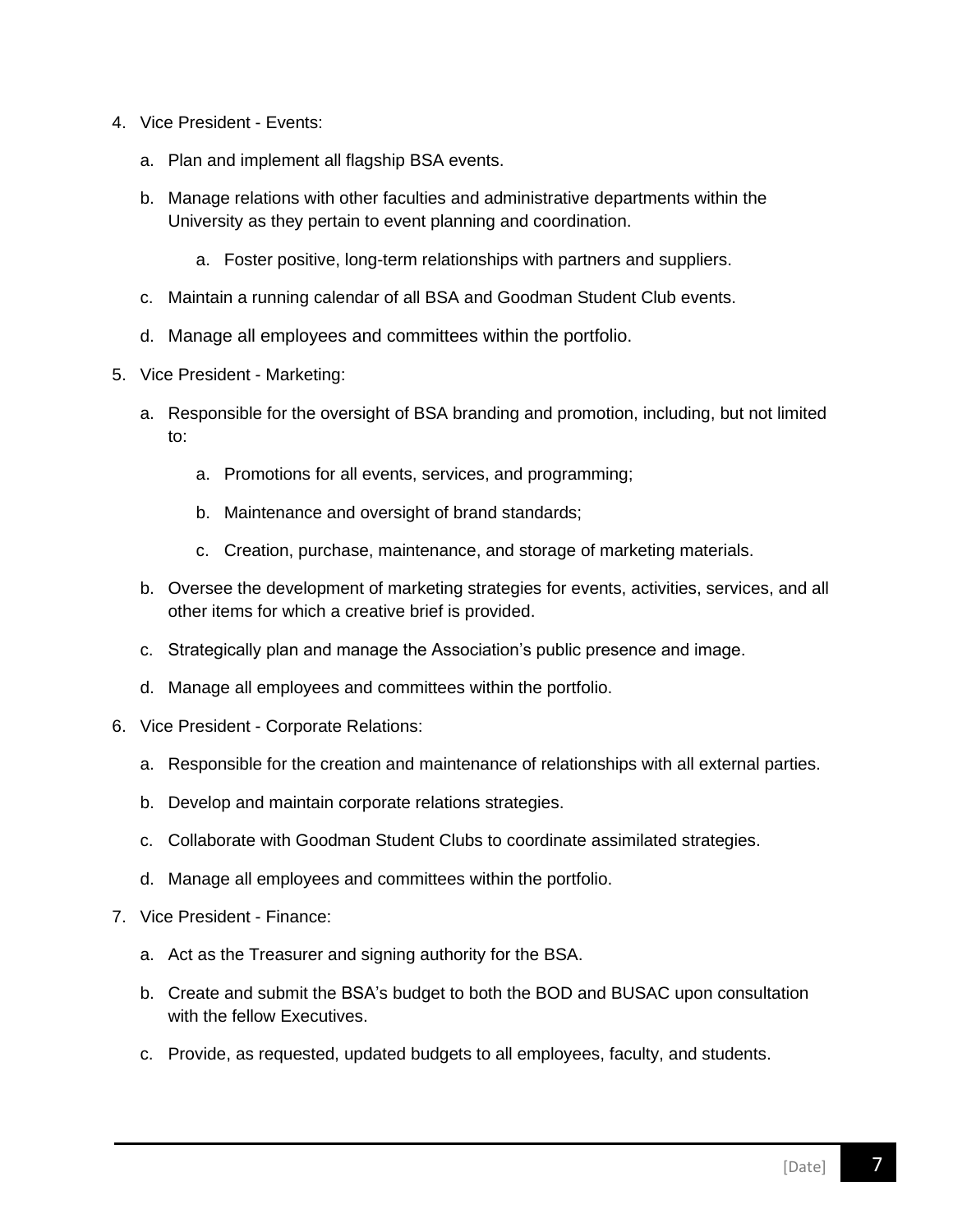- d. Manage all BSA payables, deliverables, cash transactions, and financial documents using financial reporting and cash handling best practices.
- e. Manage all employees and committees within the portfolio.
- 8. Vice President Internal Affairs:
	- a. Responsible for the oversight of non-legislative management of governance and policies, including, but not limited to:
		- a. Ensuring that annual reviews of policies are completed;
		- b. Chairing the Governance Committee;
		- c. Maintaining physical, up-to-date copies of the constitution, all bylaws, and the book of policies.
	- b. Coordinate all aspects of the BSA's end of term transition and succession planning.
	- c. Maintain accurate job descriptions for BSA positions and, when required, post, communicate, and promote available positions to possible candidates.
	- d. Oversee, in conjunction with the President, all human resources matters for the BSA, including recruitment, selection, training, and discipline.
		- a. Recruit and hire members of the BOD Standing Committees.
	- e. Meet with prospective volunteers, determine their best fit within the BSA, and manage their contribution to the organization in a way that is mutually beneficial.
	- f. Manage all employees and committees within the portfolio.
- 9. Vice President Student Affairs:
	- a. Be responsible for coordinating all components required to compete in competitions and attend conferences organized by the BSA and/or the GSAB, including:
		- a. Mandatory training;
		- b. Risk management;
		- c. Waivers.
	- b. Maintain ongoing communication with faculty members and students pertaining to academic competitions and conferences.
	- c. Manage relations with other universities regarding competitions & conferences.
	- d. Coordinate student services and educational programming, maintaining relationships with respective suppliers and community and university members.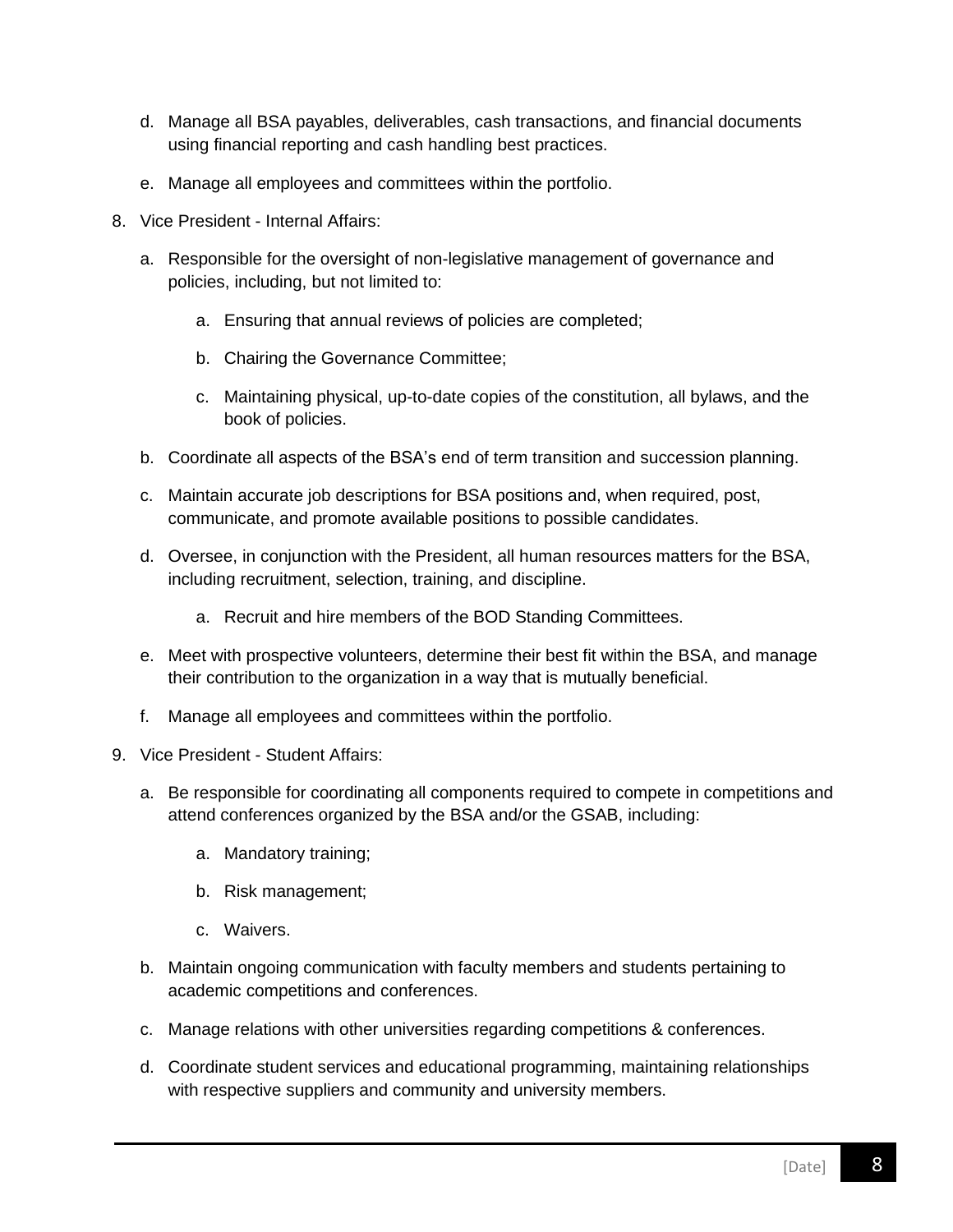e. Manage all employees and committees within the portfolio.

10. Executive Vice President:

- a. The role of the Executive Vice President is a role designated to an Executive (excluding the President) as selected by the President and approved by the BOD by April 1 of the current year.
- b. In any event where the President is not able to fulfil his/her duties for any reason, the Executive Vice President shall absorb his/her responsibilities within both the BSA and the BOD and its respective Committees.
- c. If the President is removed or resigns, the Executive Vice President shall immediately take the title of Interim President until the Hiring Committee selects a replacement President.

### <span id="page-8-0"></span>**Article VI – The Board of Directors**

#### **1. Voting Directors of the Board**

- a. Voting directors shall have the right to speak, motion, second, and vote at all meetings of the BOD and shall be privy to all closed sessions.
- b. Voting directors will consist of the following members:
	- i. Five (5) Students at Large
	- **ii.** One (1) Representative of the Dean's Advisory Council
	- iii. One (1) Representative of the GSAB
	- **iv.** Three (3) Undergraduate Alumni of the Goodman School of Business
- c. The selection processes of the Voting Directors of the Board are detailed in the Elections and Appointments Bylaw.

#### 2. **Non-Voting Members of the Board**

- a. The President of the BSA shall serve as the non-voting Chairperson of the BOD. The President shall not have the right to motion, second, or vote.
- b. The Student Engagement Coordinator shall serve as a non-voting member. The Student Engagement Coordinator shall not have the right to motion, second, or vote.
- c. The Executive Assistant shall act as the Recording Secretary. The Recording Secretary shall not have the right to speak, motion, second, or vote.

#### **3. Meetings of the Board**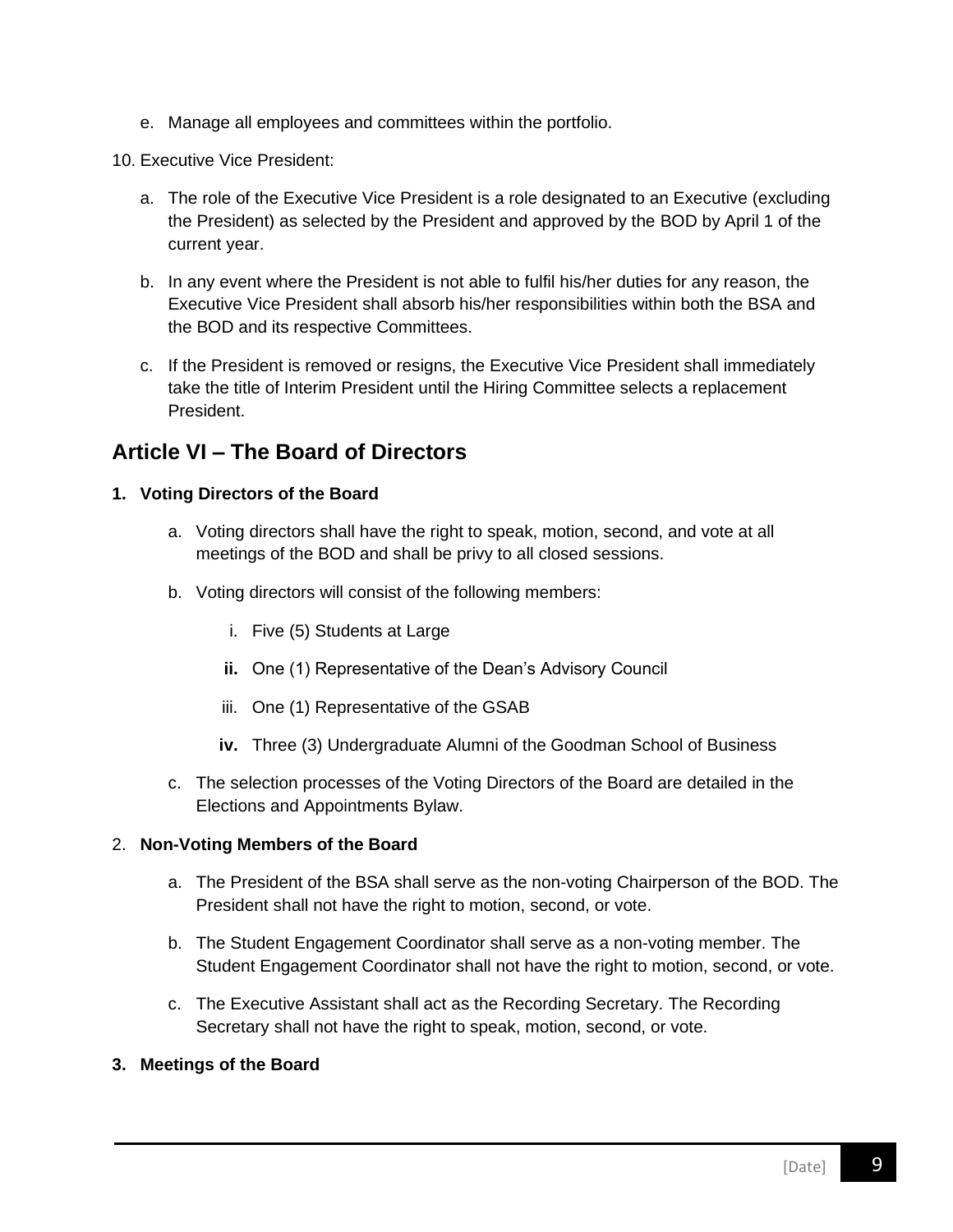- a. The term "full directorship" refers to the entirety of the voting directors of the BOD. Additionally, this term refers to the total number of currently occupied seats on the BOD rather than the total number of seats available.
- b. Quorum for the BOD shall be two thirds (2/3) of its full directorship, including and two thirds (2/3) of its Student-at-Large Directors.
- c. For decisions to be legally binding, there must be one director greater than one half (50% + 1) of the full, voting directorship voting in favour.
- d. In the event of the absence of the chairperson, a new chairperson is to be elected by the BOD at the start of the meeting. If the elected chairperson has voting rights, the individual must relinquish voting rights.
	- i. The BOD may not, under any circumstances, elect a voting director to the position of chairperson if their election and subsequent relinquishment of voting rights results in the loss of quorum.
- e. All meetings of the BOD shall be conducted according to the most recently published official version of Robert's Rules of Order as at the first of January of the directors' term.
- f. Meetings will be limited to a maximum duration of two (2) hours from its scheduled start time.
- g. Directors may use digital means, such as Skype, Google Hangout, or similar programs, to attend meetings if in-person attendance is not feasible or possible.
- h. An Annual General Meeting (AGM) will be held once per year. The AGM is to occur before November 30<sup>th</sup> and after the election results are publicized. The AGM's date is to be set by no later than October  $15<sup>th</sup>$ .
	- i. All members may attend the AGM. The AGM is to be held in a room sufficient to hold quorum of 5% of the membership. All members are granted speaking rights. If quorum is met, members attain voting rights and the ability to create, amend, or call a motion.
	- ii. The Constitution may be fundamentally altered at an AGM, or by the BOD under the provisions of the Notwithstanding Clause as stated in Section 11 of the Board of Directors Bylaw.
	- iii. More information regarding the AGM can be found in the Board of Directors Bylaw.
- i. Regular meetings of the BOD will occur once every two months, beginning in May. Regular meetings are to be scheduled no less than thirty (30) days in advance of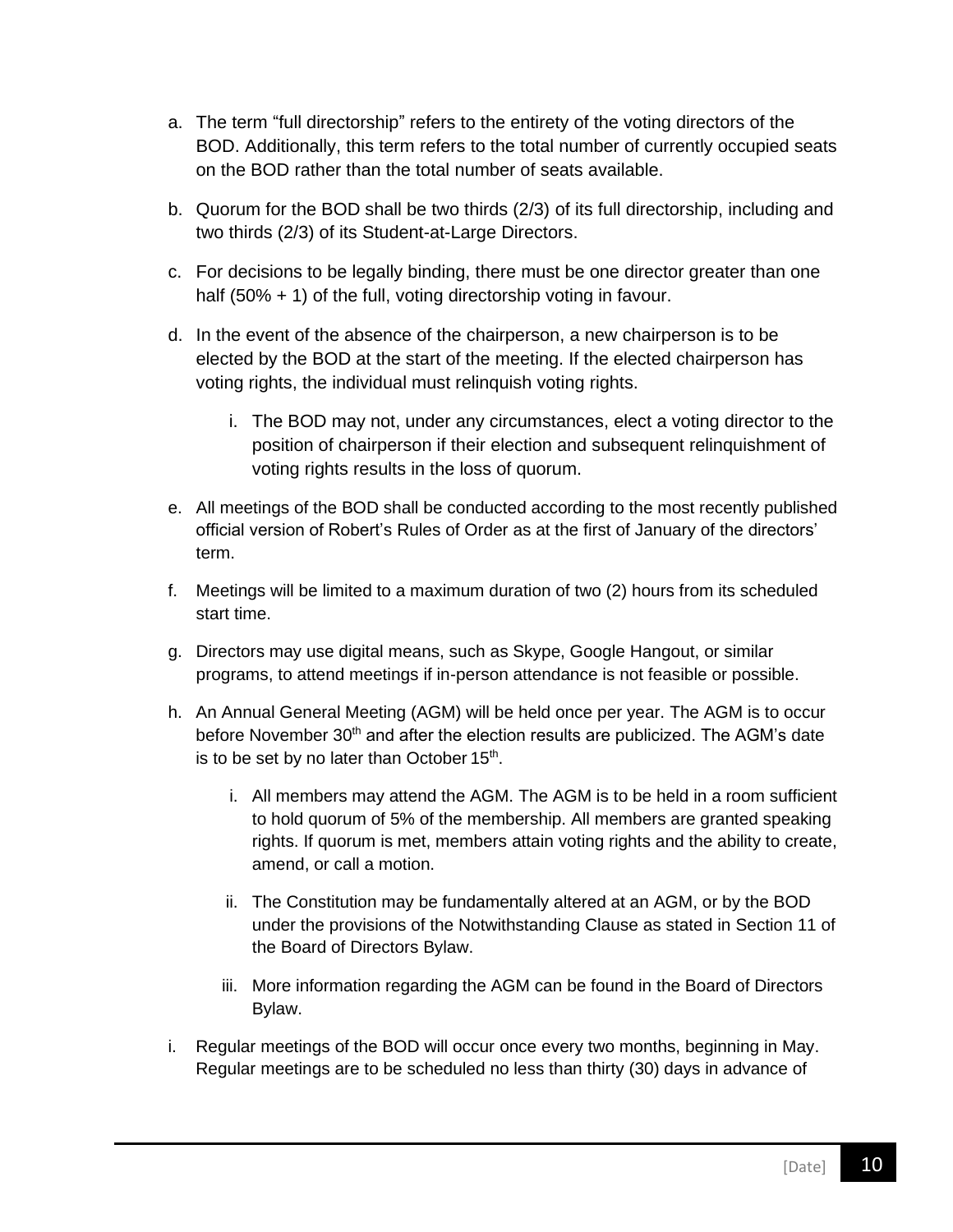their occurrence. Meetings must occur no more than eighty (80) days apart and no less than fifty (50) days apart.

- j. Emergency Meetings of the BOD must be held no more than seven (7) business days after being requested, and may be called in any of the following ways:
	- i. By the Chairperson of the BOD;
	- ii. By the President, by three Directors of the BOD presenting a signed statement requesting a meeting to the Chairperson of the BOD;
	- iii. By a petition signed by at least one hundred (100) Members of the BSA and presented to the Chairperson of the BOD.
- k. The agenda for an Emergency Meeting of the BOD must include all the items to be discussed at the meeting and must be made available at the time the meeting is called. In the event that a petition, presented as outlined in Article 6(3(h(iii))), calls for an Emergency Meeting of the BOD, the petition must include the proposed agenda for the Emergency Meeting.
- l. Members are not permitted to attend Regular Meetings of the BOD, but the BOD shall have the right to authorize the presence of Members on a per-case basis.
- m. The minutes of the meetings are to be made available on the BSA website.

#### 4. **Responsibilities of the Board**

- a. The BOD shall be charged with the following responsibilities:
	- i. Review, amend, and approve the BSA budget in May of each Academic Year;
	- ii. Approve, pending a report from the BSA Internal Auditor, Goodman Student Clubs' funding requests;
	- iii. Review, amend and approve/deny additional funding requests provided by Goodman Business Student Clubs;
	- iv. Participate in the presentation component of the Executive and Club President hiring processes;
	- v. Create, modify, and manage legislation of the BSA;
	- vi. Manage resignations and removals of Directors of the BOD and Executives of the BSA;
	- vii. Ensure the adherence to all respectively implicated parties to the Constitution and Bylaws of the BSA.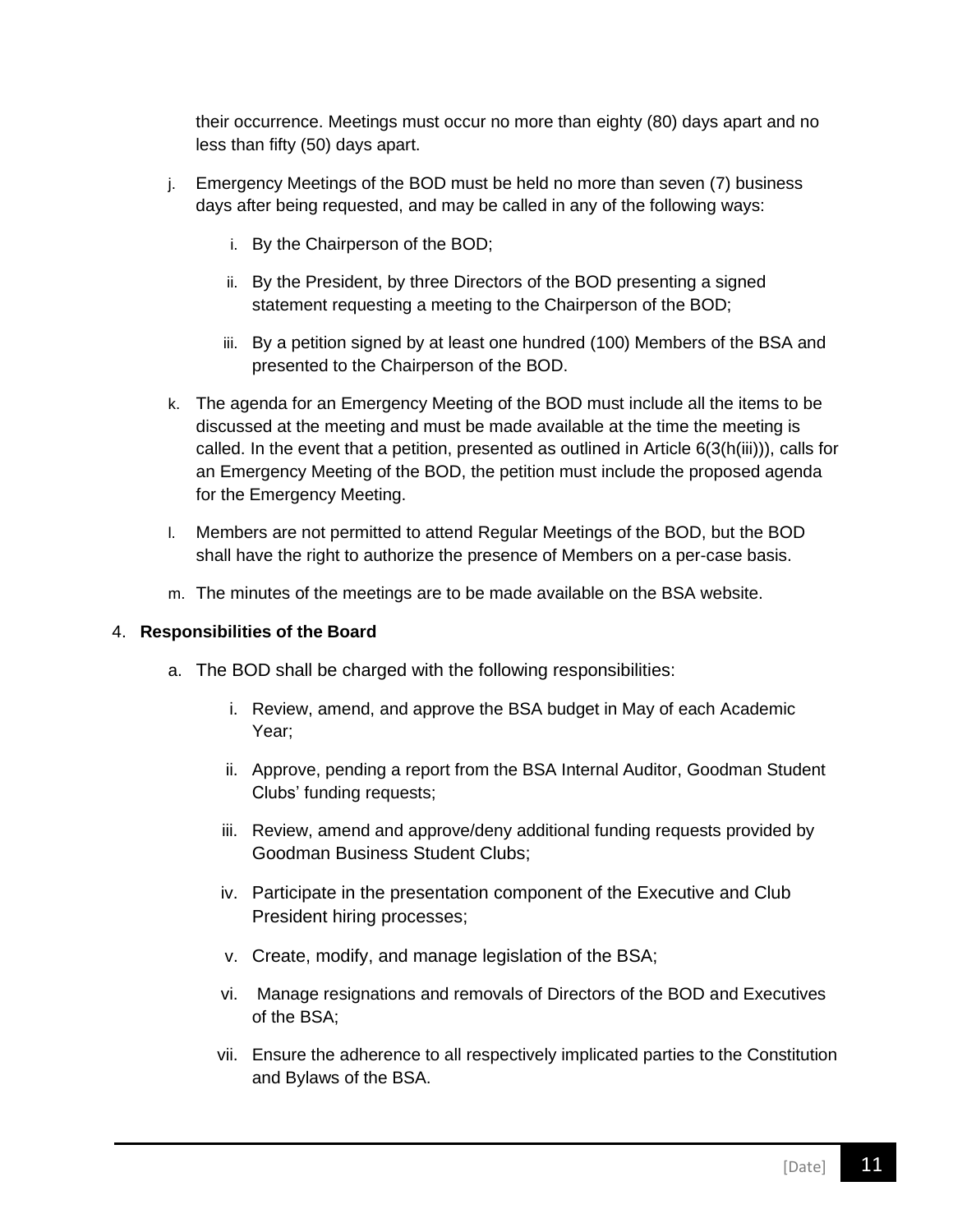b. See the Board of Directors Bylaw for more information regarding the duties and responsibilities of the BOD.

#### **5. Committees of the BOD**

- a. Composition of Committees
	- i. Each committee shall be composed of a minimum of five (5) members to a maximum of fifteen (15) members. There shall be no more than three (3) Executives and Goodman Student Club Presidents on any given committee. Executives and Goodman Student Club Presidents shall constitute no more than two thirds of the committee, with Directors constituting a minimum of one third of the committee.
		- 1. Any committee members currently running in a BOD election shall be recused from committee proceedings pending the completion of the election.
- b. Standing Committees
	- i. There shall be five standing committees of the BOD:
		- 1. Finance Committee
		- 2. Academic Affairs Committee
		- 3. Governance Committee
		- 4. Elections Committee
		- 5. Branding Committee
	- ii. All Student-at-Large Directors of the BOD shall be required to sit on three (3) standing committees of the BOD.
	- iii. Alumni Directors and the Representative of the Dean's Advisory Council may sit on up to three (3) standing committees of the BOD.
	- iv. All Executives and Student Club Presidents, with the exception of the BSA President, shall be required to sit on at least two (2) standing committees of the BOD, and shall not be permitted to sit on more than three (3) standing committees of the BOD. These individuals shall be appointed to the standing committees by the BOD.
		- 1. The President of the BSA shall be required to sit on all committees ex officio.
		- 2. The Vice President Finance shall chair of the Finance Committee.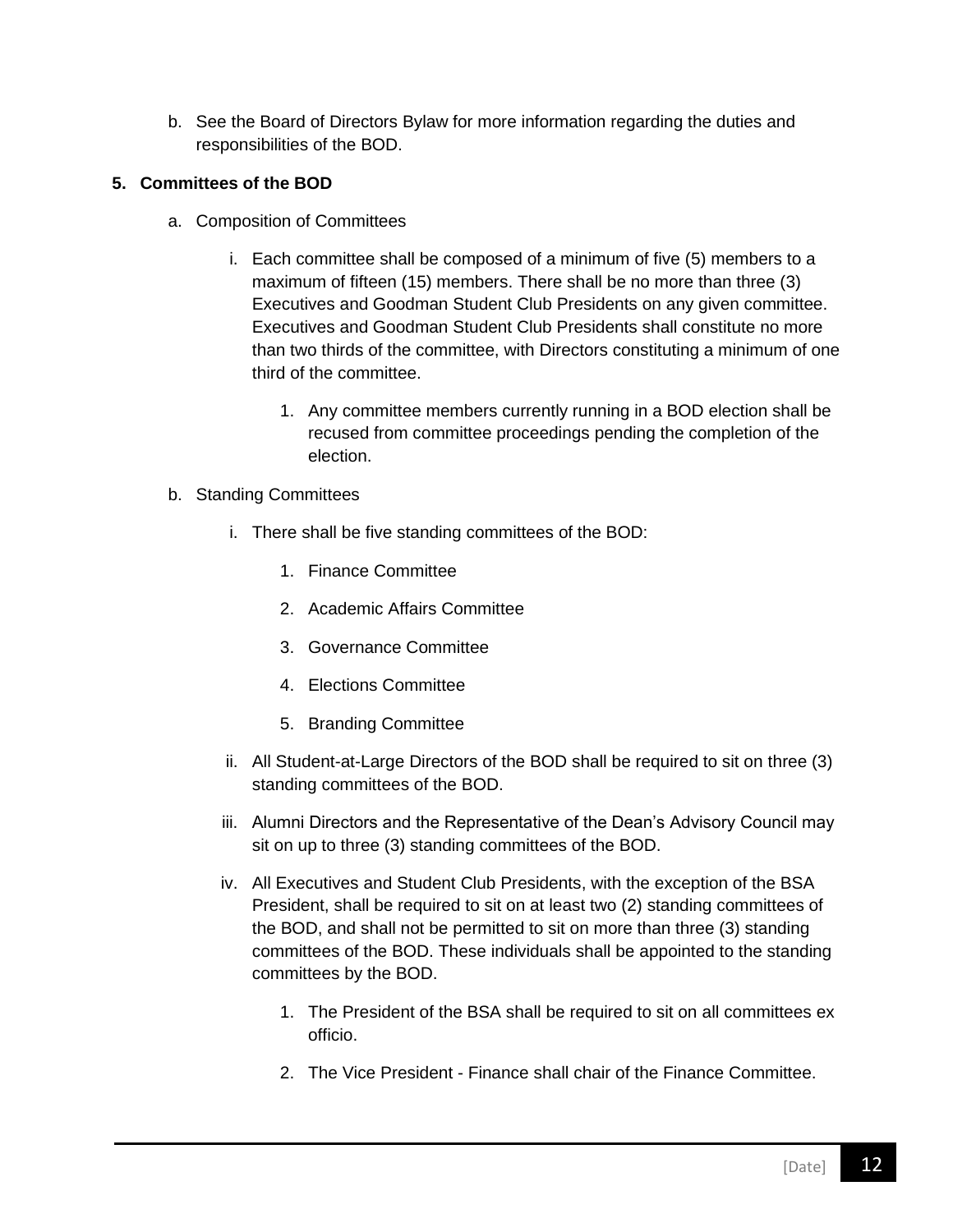- 3. The Vice President Student Affairs shall chair the Academic Affairs Committee.
- 4. The Vice President Internal Affairs shall chair the Governance Committee.
- 5. The Vice President Marketing shall chair the Branding Committee.
- 6. The chairperson of the Elections Committee shall be elected from the committee membership by a Simple-Majority at the first meeting of the committee. The chairperson will be appointed the Chief Returning Officer, retaining all responsibilities of the role, as detailed in the Elections and Appointments Bylaw.
- v. More information regarding Standing Committees is available in respective committee policies.
- c. Ad Hoc Committees
	- i. Ad Hoc Committees shall be struck by the BOD as needed.
	- ii. The chairperson of an Ad Hoc Committee shall be elected from the committee membership by a Simple-Majority.
	- iii. The Ad Hoc Committee may be dissolved in three (3) manners:
		- 1. By Simple-Majority vote of the BOD;
		- 2. By Simple-Majority vote of the respective Ad Hoc Committee;
		- 3. By lapse of time at the conclusion of the incumbent Academic Year.

### <span id="page-12-0"></span>**Article VII – Hiring of BSA Executives and Club Presidents**

- 1. Hiring of Executives and Goodman Student Club Presidents shall be done in two stages to ensure legitimacy and transparency in all decisions.
- 2. The first stage of the hiring process involves a pre-screening interview of each applicant for an Executive position. The interviewers for these positions shall be:
	- a. The incumbent Goodman Student Club President and the Student Engagement Coordinator for the role of President of any Goodman Student Club;
	- b. The BSA President, the BSA Vice President Internal Affairs, and the Student Engagement Coordinator for any BSA Executive position.
- 3. After completion of the pre-screening interviews, the interviewers must create a short-list of candidates that they feel that are suitable for the position.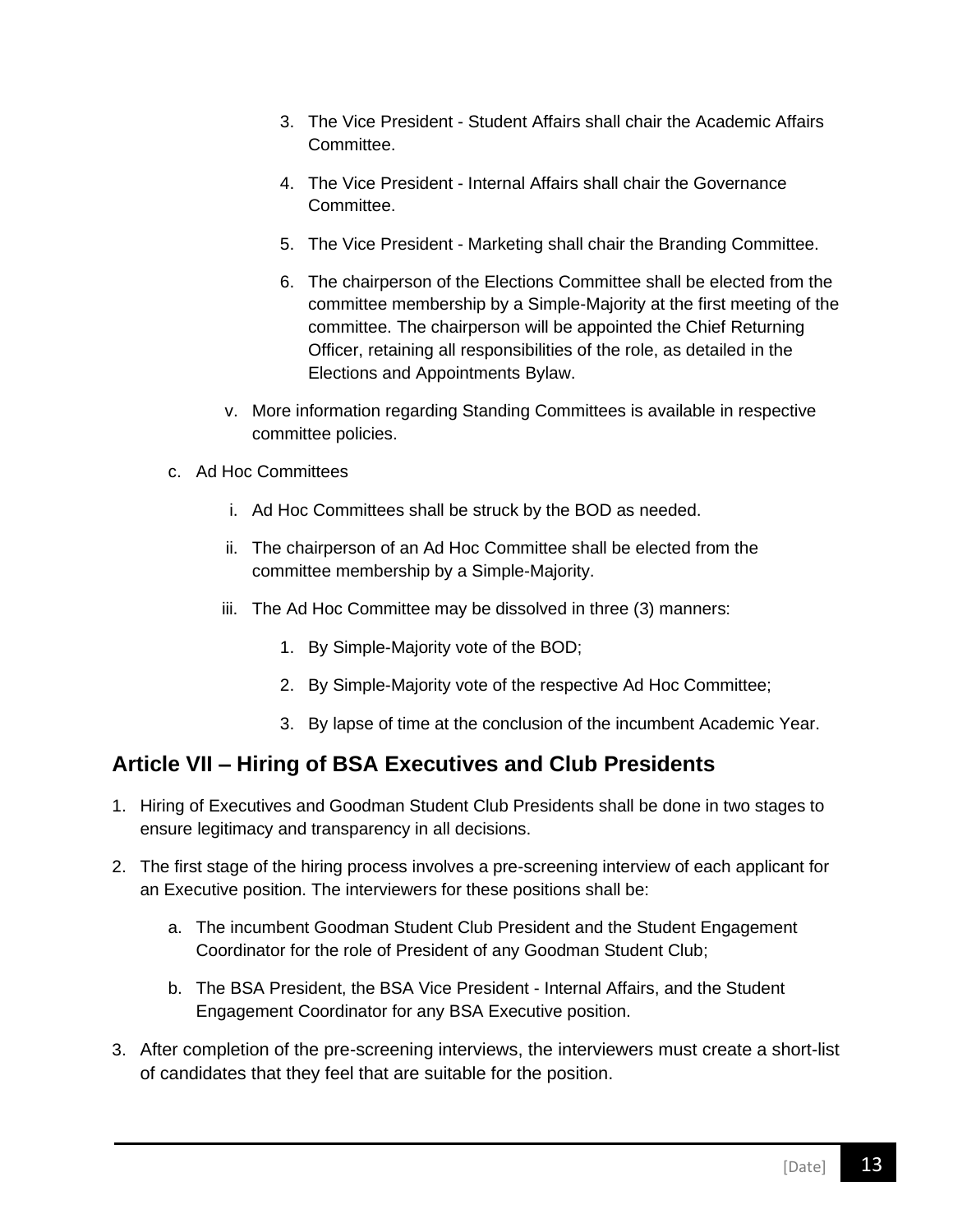- a. It is at the interviewers' discretion to short-list only one (1) candidate for a position if they feel that the remaining candidates for the position do not meet the requirements of the position.
- b. It is also at the interviewers' discretion not to short-list any candidates if they feel that the applicants did not meet a minimum threshold of seventy percent (70%) on their interview grading sheet. In this case, the position application will be reopened. Current applicants are not restricted from reapplying.
- c. The second stage of the hiring process requires each of the short-listed candidates to present to the BOD for up to five (5) minutes and then answer up to five (5) minutes of questions.
	- i. In the event that an applicant is, under any circumstance, unable to attend an in-person presentation, the applicant shall be permitted to submit a ten- (10) minute video presentation. The applicant will be provided with a short list of questions by the BOD that must be addressed during the final five (5) minutes of the presentation. The content of these questions is at the discretion of the BOD.
- d. The voting members of the BOD will each submit a slate of positions with their respective selections for each position.
	- i. Positions are reviewed in descending order ranked by highest number of votes for any one applicant.
	- ii. An applicant is immediately removed from consideration for other positions once the applicant has been approved for a position.
	- iii. An applicant who receives the votes of one director greater than fifty percent  $(50\% + 1)$  of the voting directorship will be considered approved for the position.
	- iv. If, for a position, no applicant has received one greater than fifty percent (50% + 1) of votes, the applicant with the largest number of votes will be considered for the position, pending a simple-majority vote of approval by the BOD.
		- 1. In the event that the vote does not pass, the BOD will table selection for that position until the other positions have been selected.
		- i. Positions for which applicants were not approved following the metrics prescribed in Article 7(3(c)) will be revisited and individually voted through a Borda Count as outlined below: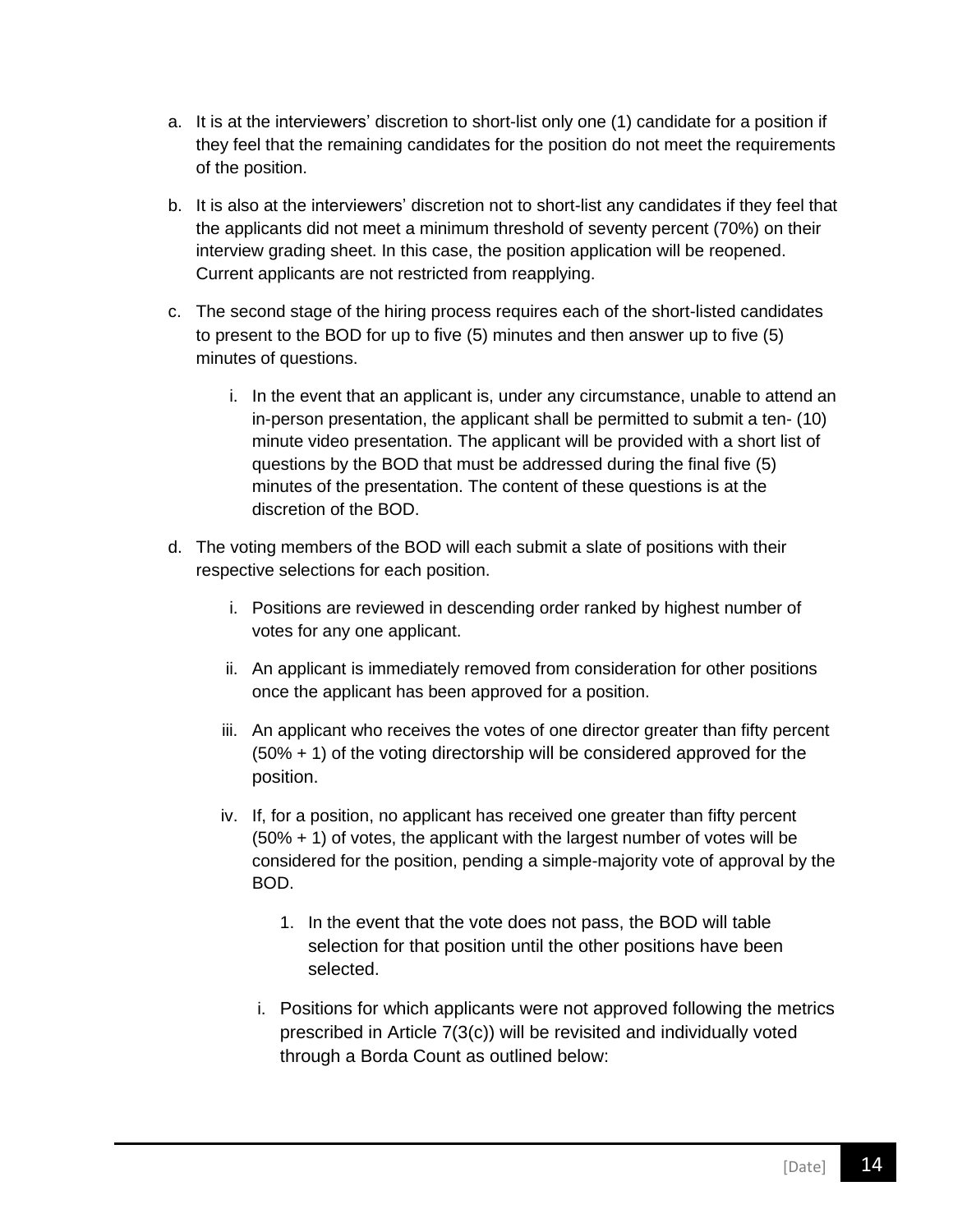- 1. Voters rank applicants by position with the values 1 through *n* (*n* being the number of applicants);
	- a. A voter is permitted to rank less than *n* applicants, if the voter so chooses.
	- b. A vote submitted with a single selection (e.g. one checkmarked selection) will be counted as a rank of 1 for the chosen selection.
- ii. Applicants are assigned *n* points for a rank of 1, *n*-1 points for a rank of 2, continuing to 1 point for a rank of *n* with unranked applicants receiving zero points;
- iii. The applicant with the highest total point score for a respective position approved for the position;
- iv. In the event that an applicant receives the highest total point score in two positions, the applicant will be approved for the position in which his or her margin of victory is greatest;
- v. In the event that at least fifty percent (50%) of the voting directorship abstains or otherwise spoils their ballot, applications for the position shall be reopened.
- e. In the event of a tie, the Chairperson retains the casting vote.

### <span id="page-14-0"></span>**Article VIII – Removal of Executives, Club Presidents, and Directors**

- 1. In the event that an Executive, Club President, or Director of the Board does not fulfill his/her duties as stated in the performance contract or any applicable legislation, he/she may be removed by a Motion of No Confidence presented to the BOD.
- 2. The Motion of No Confidence can be brought forth in three ways:
	- a. By four (4) Executives or Directors with a signed statement of rationale;
	- b. By petition of two-thirds (2/3) of the respective Goodman Student Club's or BSA's employees with a signed statement of rationale;
	- c. By petition of one hundred and fifty (150) Members with a signed statement of rationale.
- 3. The motion will be placed on the agenda for the next meeting of the BOD. The Director, President, or Executive in question will have five (5) minutes to present their defense to the statement of rationale.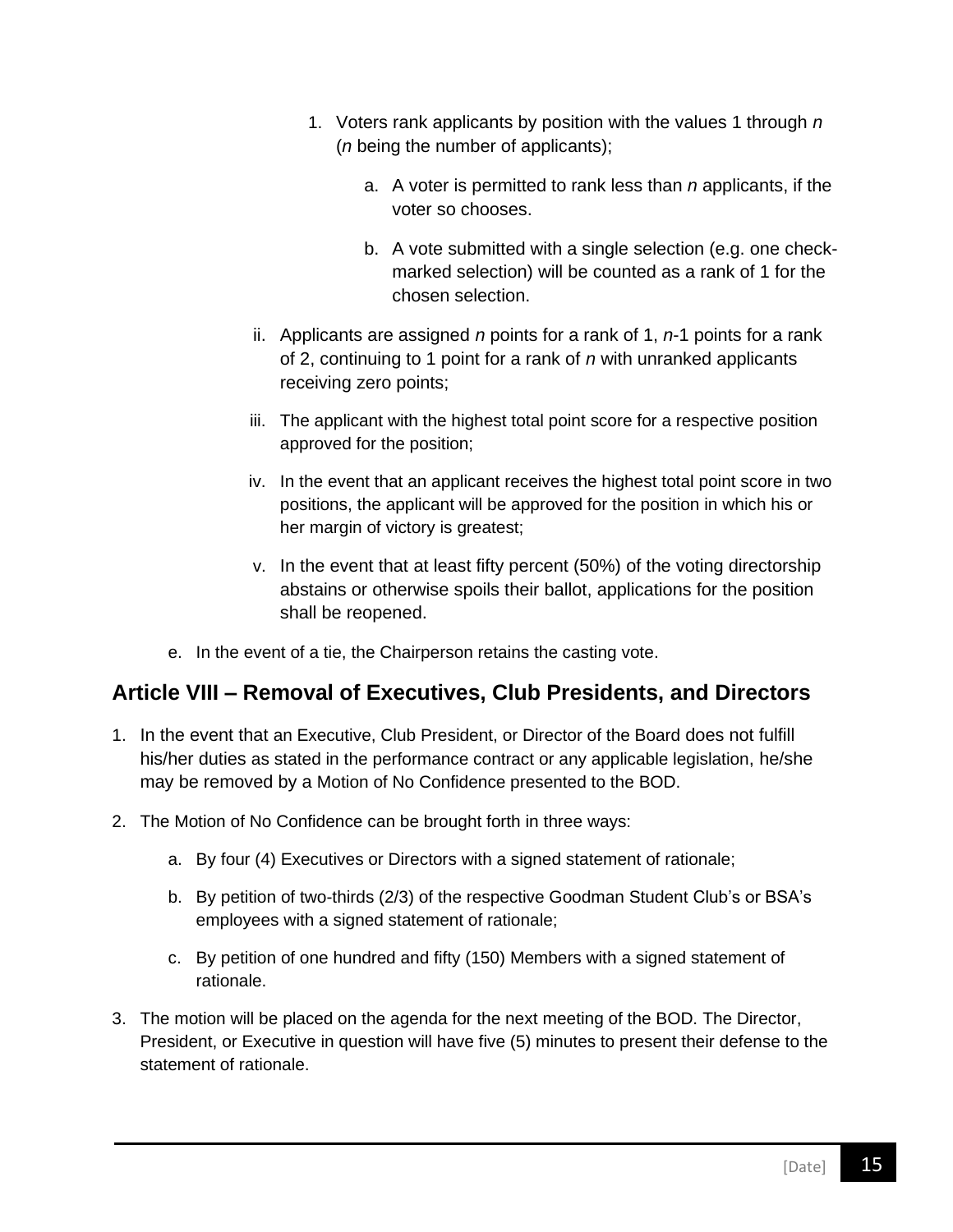- a. If the Director in question is present at the BOD meeting, they will be recused from the process and asked to leave for the duration of the motion.
- b. If the individual in question is an Executive of the BSA, the Chairperson, as President, will be recused from the process and asked to leave for the duration of the motion. He or she will give temporary chairperson duties to the Student Engagement Coordinator.
- 4. The result of the Motion of No Confidence will follow the structure dictated in Article 7 of the Constitution.
	- a. The following conditions constitute absolute Grounds for Termination and will result in the immediate termination of Executive, President, or Director, without approbation of the BOD:
		- i. Theft over \$50;
		- ii. Misconduct related to drugs or alcohol;
		- iii. Harassment or violence of any kind towards any individual at the University;
		- iv. Destruction of BSA or University property greater than \$50;
		- v. Heinous misappropriation of BSA funds greater than \$50.
- 5. If an Executive is removed, the position shall be rehired for following hiring procedures laid out in this Constitution.
- 6. If a Director is removed, the BOD will appoint a non-voting interim Director until the next electoral event.
- 7. For resignations of an Executive or Director, refer to Article 8(4-5).

### <span id="page-15-0"></span>**Article IX – Adding a New Club**

- 1. The components to start are new club must contain the following information:
	- a. A summary of how the proposed club would differentiate itself from existing clubs currently supported by the BSA.
	- b. A two-year outlook and succession plan.
	- c. A vision, mission statement, list of values, and organizational structure.
	- d. A list of competitions, conferences, or events that the proposed club would like to attend.
	- e. A list of five (5) potential partnership or sponsor contacts.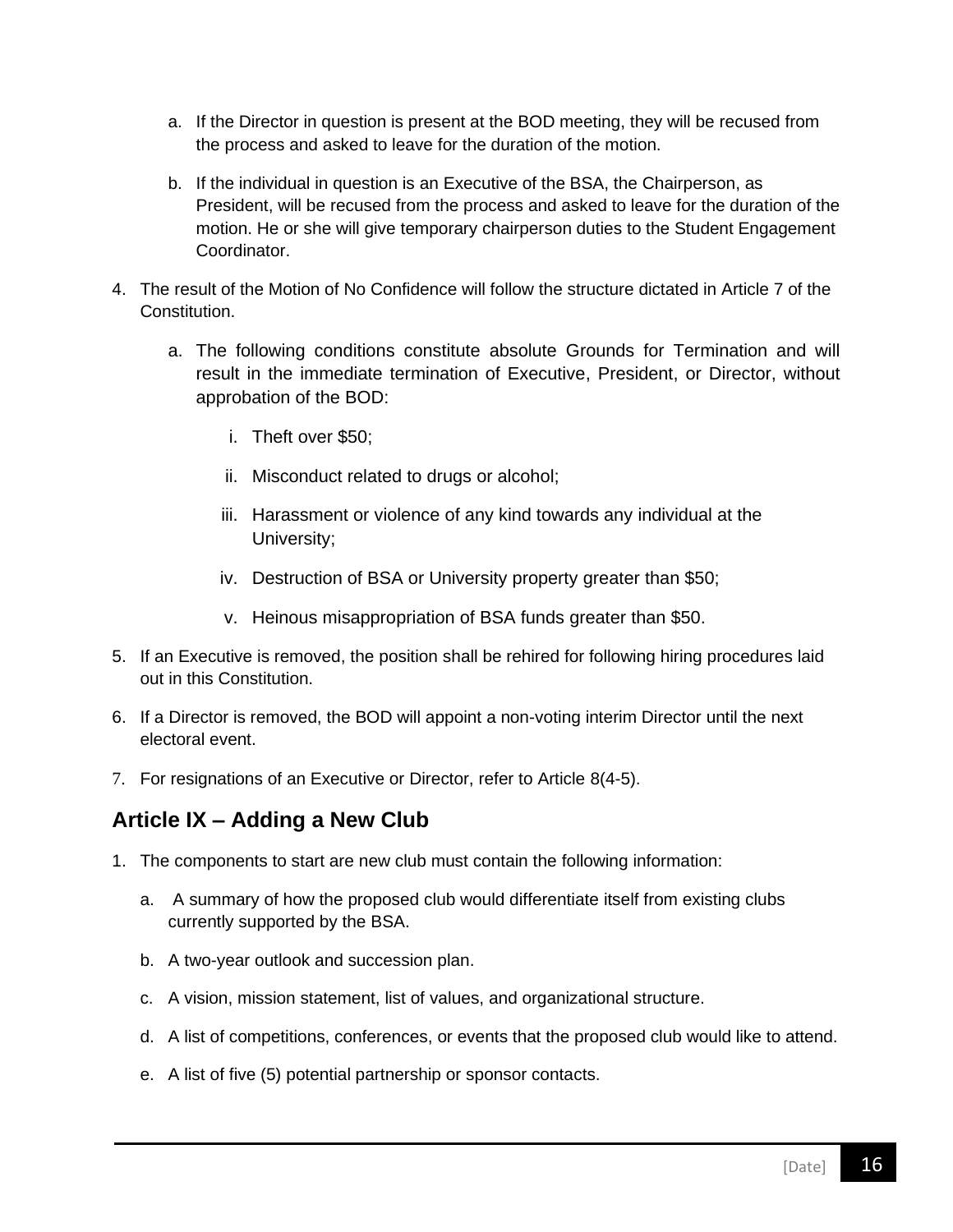- f. A prospective name.
- g. A detailed start-up budget.
- h. A list of fifty (50) Goodman School of Business students (including full name, student number, @brocku.ca email, and signature) stating interest in, and intention to join the membership of, the proposed club.
- i. A list of fifteen (15) Goodman School of Business students (including full name, student number, @brocku.ca email, and signature) stating interest in, and intention to apply for, management positions within the proposed club.
- 2. To create a new club that is recognized and supported by the BSA, the founding members of said club must prepare a ten- (10) presentation for the BOD explaining why they feel that their club should be recognized under the BSA and why they feel that their proposed club satisfies a need that is not currently met by existing clubs under the BSA.
- 3. Presentations must occur between prior to December 31 for the club to launch coincidentally with the Executives' term of office commencing in May of that calendar year.
	- a. A club that is ratified after this deadline will not receive standard funding from the BSA for the following term.
- 4. After BOD approval, as per the Memorandum of Understanding with BUSU, the BOD must contact the BUSU Clubs Policy Committee for their formal approval of the new Goodman Student Club's creation.
- 5. Additional information shall be made available in the Board of Directors Bylaw.

### <span id="page-16-0"></span>**Article X – Club Membership**

- 1. There will be two memberships that designate current and new Clubs. Designation is contingent on the above requirements found in Article IX.
	- a. Class A members are defined as Clubs which have been ratified prior to December 31 of the previous Academic Year.
	- b. Class B members are defined as Clubs which have been ratified after December 31 of the previous Academic Year.
- 2. Class A members are subject to standard funding designated to operating expenses. Class A members are also permitted to apply for additional funding for competitions/conferences, events, and other expenses.
	- a. Standard funding for a Goodman Student Club is a sum of one thousand dollars (\$1,000) paid out to the clubs in two (2) equal installments, one per semester, upon the BSA's receipt of Business Student Levy funds from Brock University pending approval from BUSU.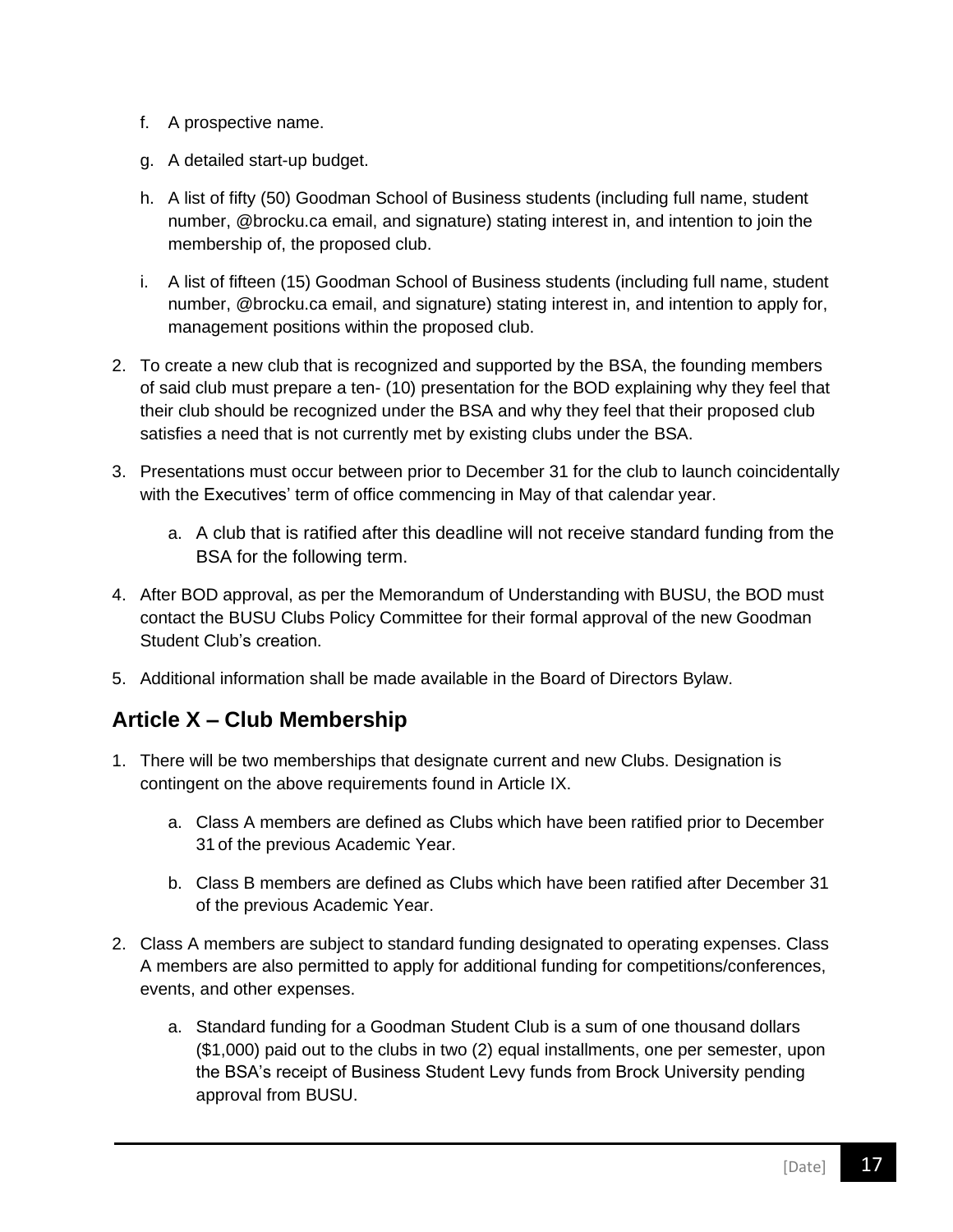- b. Goodman Student Clubs are required to submit satisfactory financials to the BSA comprised of a budget for the current year, year-to-date actuals, and last year's actuals.
- c. All funding requests shall be presented to, and approved by, the BOD.
- d. To request a presentation to the BOD, the proposing party must contact the Chairperson of the BOD and provide supporting documentation of the request no less than seventy-two (72) hours prior to the BOD meeting's occurrence.
- e. A funding request presentation will consist of five (5) minutes wherein the representative offers a proposal overview as it relates to the below criteria and the item's full budget.
	- i. Requests will be assessed based on:
		- 1. Size of the request;
		- 2. Available funds;
		- 3. Uniqueness of proposal;
		- 4. Project lead time;
		- 5. Level of market saturation;
		- 6. Scope and reach of students (as it relates to the number of students impacted, diversity of students impacted);
		- 7. Value added to the students;
		- 8. Value added to the BSA and Goodman Student Clubs;
		- 9. Adherence to mandates of the BSA and the respective Goodman Student Club.
	- ii. It is at the discretion of the BOD to approve, deny, or modify (e.g. offer reduced funding) any request.
	- iii. Clubs are required to return any funding overages to the BSA. Clubs who fail to abide this regulation in accordance with the Financial Management Policy may be refused funding during future requests.
- 3. Class B members shall not be entitled to standard funding from the BSA.
	- a. Class B members can apply for funding for competitions/conferences, events, and other expenses by presenting funding requests to the BOD.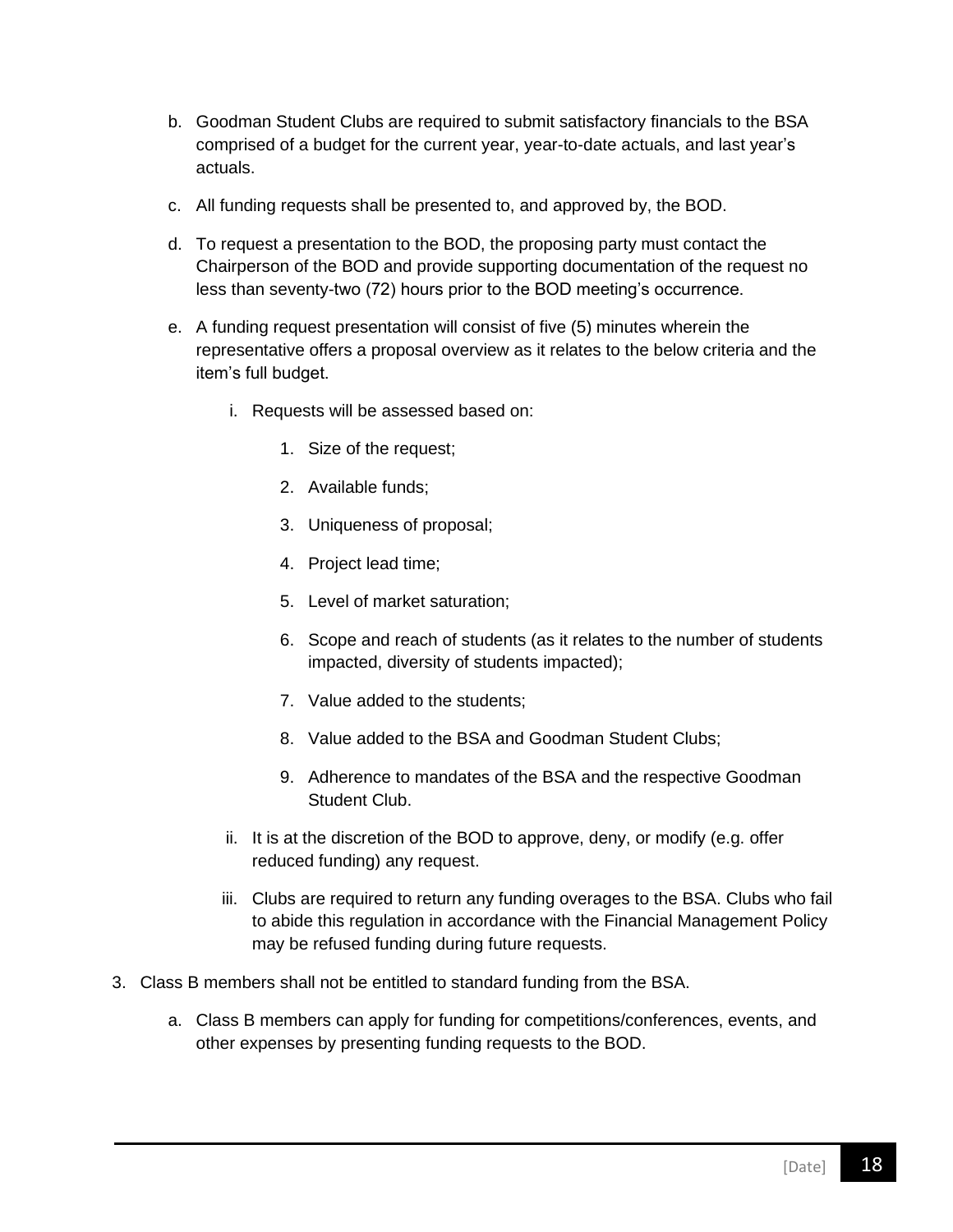- 4. No Goodman Student Club is permitted to contact external partners, potential partners, or other community members outside of Brock University unless given explicit permission by the BSA.
- 5. All Goodman Student Clubs are mandated to comply with the Clubs Bylaw.

### <span id="page-18-0"></span>**Article XI – Dissolution of a Club**

- 1. Clubs may be dissolved due to failure to comply to the Clubs Bylaw or by failure to add value to the Membership.
	- a. If the Club fails to comply to the Clubs Bylaw, the BOD will follow the punitive process as indicated in the Clubs Bylaw.
	- b. If the Club fails to add value to the Membership, a petition signed by one hundred and fifty (150) Members with a signed statement of rationale is to be provided.
	- c. The viability Goodman Student Club may also be called to question by the Chairperson of the BOD for satisfying the criteria of unviability stated in the Clubs Bylaw.
- 2. In the event of a Club's dissolution, the BSA will seize and liquidate the Club's assets.

### <span id="page-18-1"></span>**Article XII – Financial Integrity**

- 1. The signing officers of the BSA shall be the President, Vice President Finance, and the Student Engagement Coordinator. The Vice President - Finance is required to contact the BSA's financial institution by April of the Academic Year preceding his/her term to schedule an appointment to change signing authority on the account.
- 2. The budget for the Academic Year shall be approved by the BOD at a monthly meeting occurring in May.
	- a. Club funding requests may be presented only after the BSA budget has been approved by the BOD.
- 3. As per the mandate of the Business Student Levy, a minimum of 15.5% of the collected funds must be paid to Goodman Student Clubs.
	- a. Under the circumstance that, by final day of the Term of Office, less than 15.5% of Business Student Levy funds have been allocated to Goodman Student Clubs, the BSA will pay out the discrepant amount divided evenly among all Goodman Student Clubs.
- 4. More information can be found in the Financial Management Policy.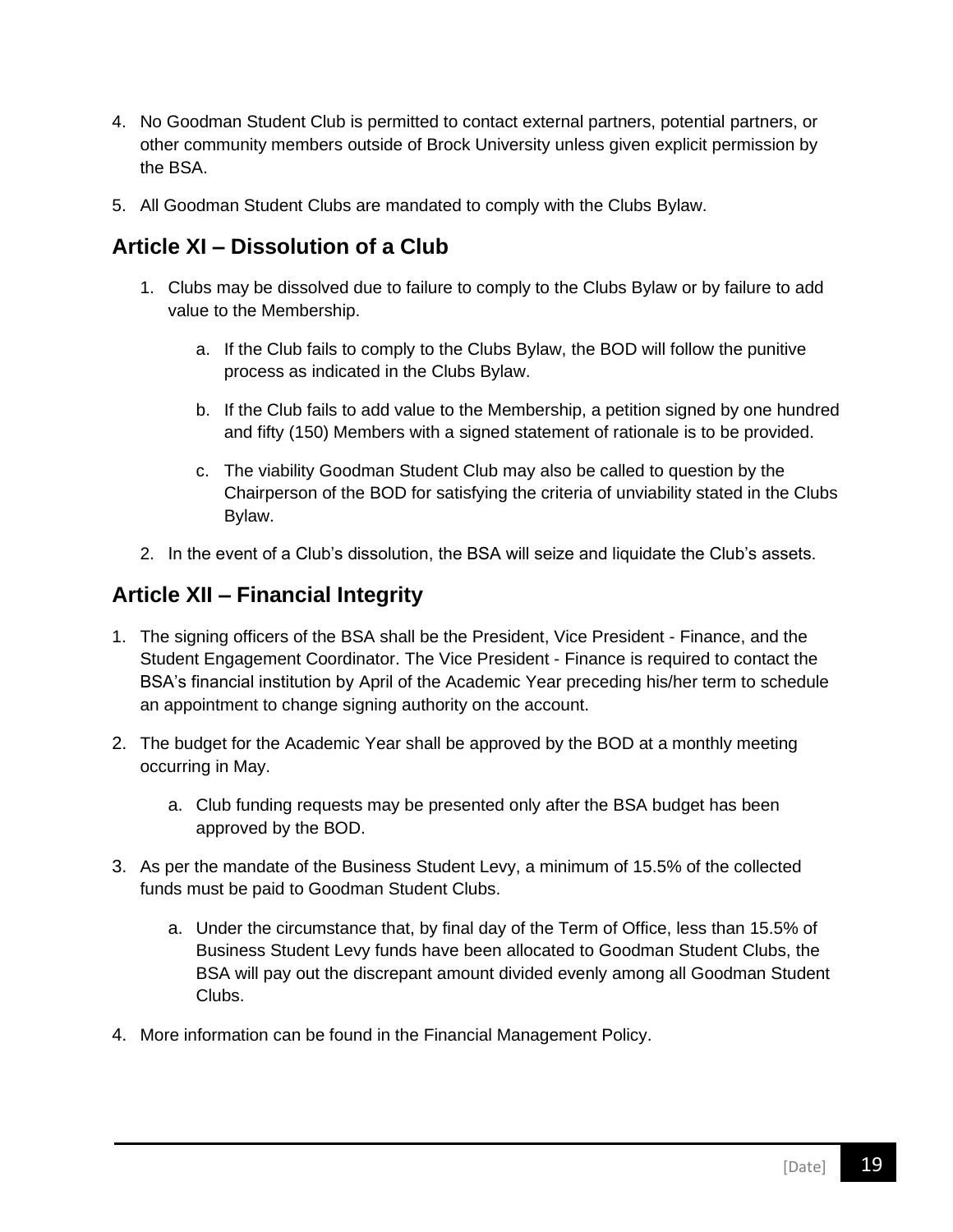### <span id="page-19-0"></span>**Article XIII – Partnerships**

- 1. The BSA has two existing partnerships:
	- a. The Canadian Association of Business Students (CABS)
	- b. Goodman Career Development Office
- 2. Notwithstanding the Goodman Career partnership mandated by the Business Student Levy MOU, all partnerships are held at the discretion of the Executive members. Due to the sensitivity and significance of external relationships held by the BSA, decisions to add or remove partnerships will be determined by unanimous vote by the BOD.

### <span id="page-19-1"></span>**Article XIV - Power to Amend the Constitution**

- 1. A two-thirds agreement vote at an Annual General Meeting by the voting members has the power to amend this Constitution, provided that:
	- a. The proposed action does not apply retroactively.
	- b. The proposed amendment is explicitly referred to within the motion.
	- c. The motion states that such an amendment would be binding.
- 2. The BOD may also amend the Constitution autonomously at a regular meeting of the BOD such that the amendment exists only to maintain accurate verbiage as it relates to changes to external parties. This includes, but is not limited to:
	- a. A change in the name of the Goodman School of Business;
	- b. Changes in official titles of roles or offices at the Goodman School of Business;
	- c. Changes in program names;
	- d. Any other external change that, should the Constitution not be adjusted to recognize it, would fundamentally change the intended purpose or meaning of the Constitution.

### <span id="page-19-2"></span>**Article XV - Bylaws**

- 1. A "Bylaw" shall constitute all legislative ordinance outside of this Constitution.
- 2. The BOD shall have the power to enact, amend or rescind bylaws by a two-thirds majority vote.
- 3. Subject to the provisions of this document, a Bylaw shall have the power to establish administrative protocol, define roles and responsibility of individuals and standing committees, and define parameters whereby this document shall abide.
- 4. The Governance Committee has the unique ability to create new bylaws.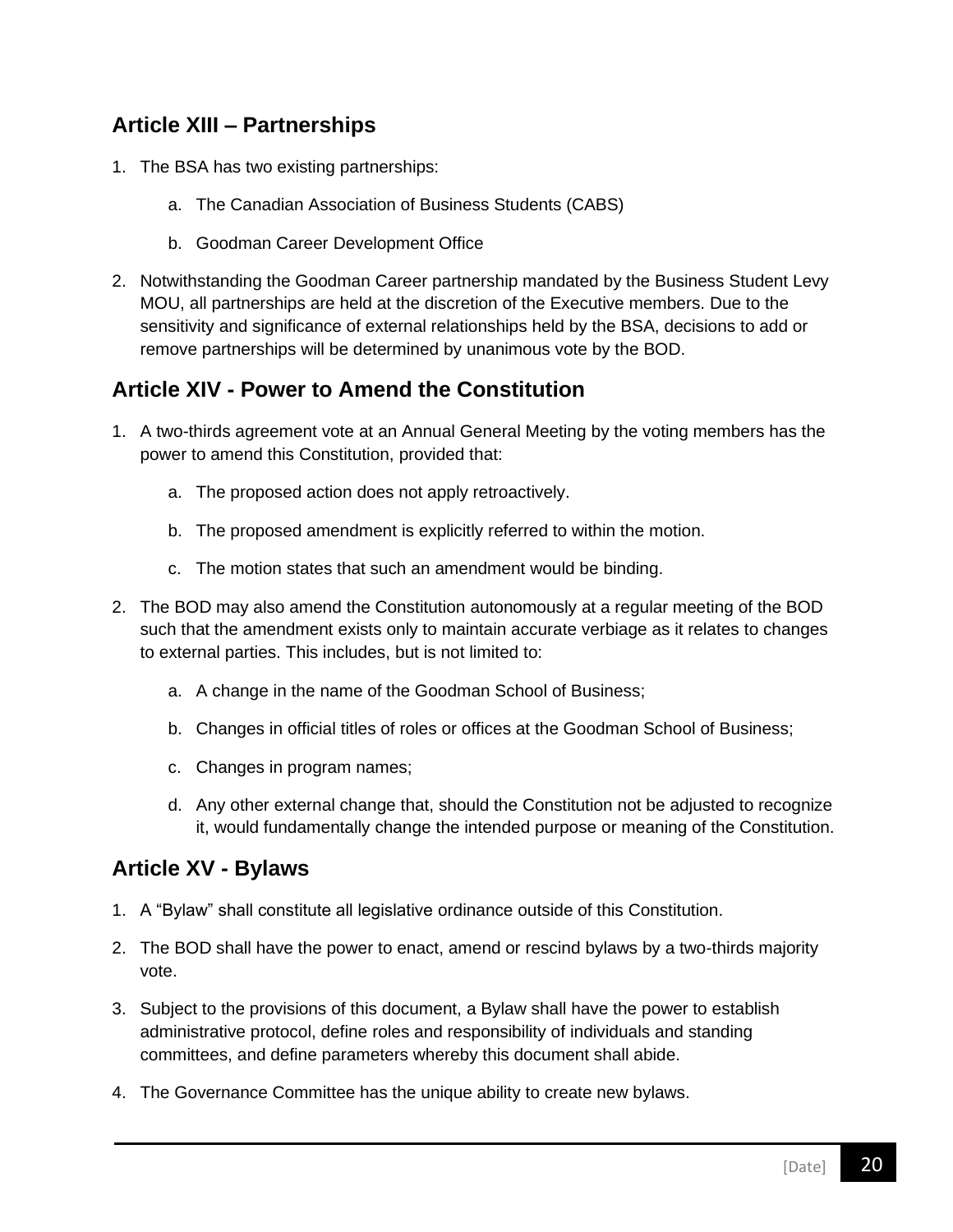- 5. Existing bylaws are reviewed and updated on a regular schedule maintained by the Governance Committee.
	- a. Bylaws should be sent to mandatory review no more than biennially.
- 6. A bylaw may also be called to review by the Governance Committee through a simple majority vote of the BOD if a motion is presented in one of three ways:
	- a. By request by one (1) BSA executive or director with a signed statement of rationale;
	- b. By petition of twenty-five (25) BSA and/or Goodman Student Club employees with a signed statement of rationale;
	- c. By petition of one hundred and fifty (150) Members with a signed statement of rationale.

### <span id="page-20-0"></span>**Article XVI - Policies**

- 1. A "Policy" shall constitute all operational or administrative mandates, excluding all legislative ordinance.
- 2. Policies shall be used to coordinate matters pertaining, and limited, to:
	- a. Use of property or tangible resources possessed by, or provided by, the BSA;
	- b. Use of intangible resources provided by, or through, the BSA;
	- c. Management of club treasuries and financial responsibility;
	- d. Decorum of BSA and Club employees;
	- e. Presentation and disposition, in all iterations, of the BSA and its Clubs, in indefinite accordance with University regulations;
	- f. Collection, provision, and management of student information, in indefinite accordance with University regulations;
	- g. Collection, provision, and management of documentation pertaining to risk, insurance, travel, and other items as necessary, in indefinite accordance with University regulations.
- 3. Policies within items (d), (e), and (f) are subject to mandatory and immediate changes contingent upon relevant changes to respective University policies.
- 4. Policies are managed and maintained by the portfolio under which the policy has been created or as designated by the President of the BSA.
- 5. All policies are subject to regular review by the Governance Committee.